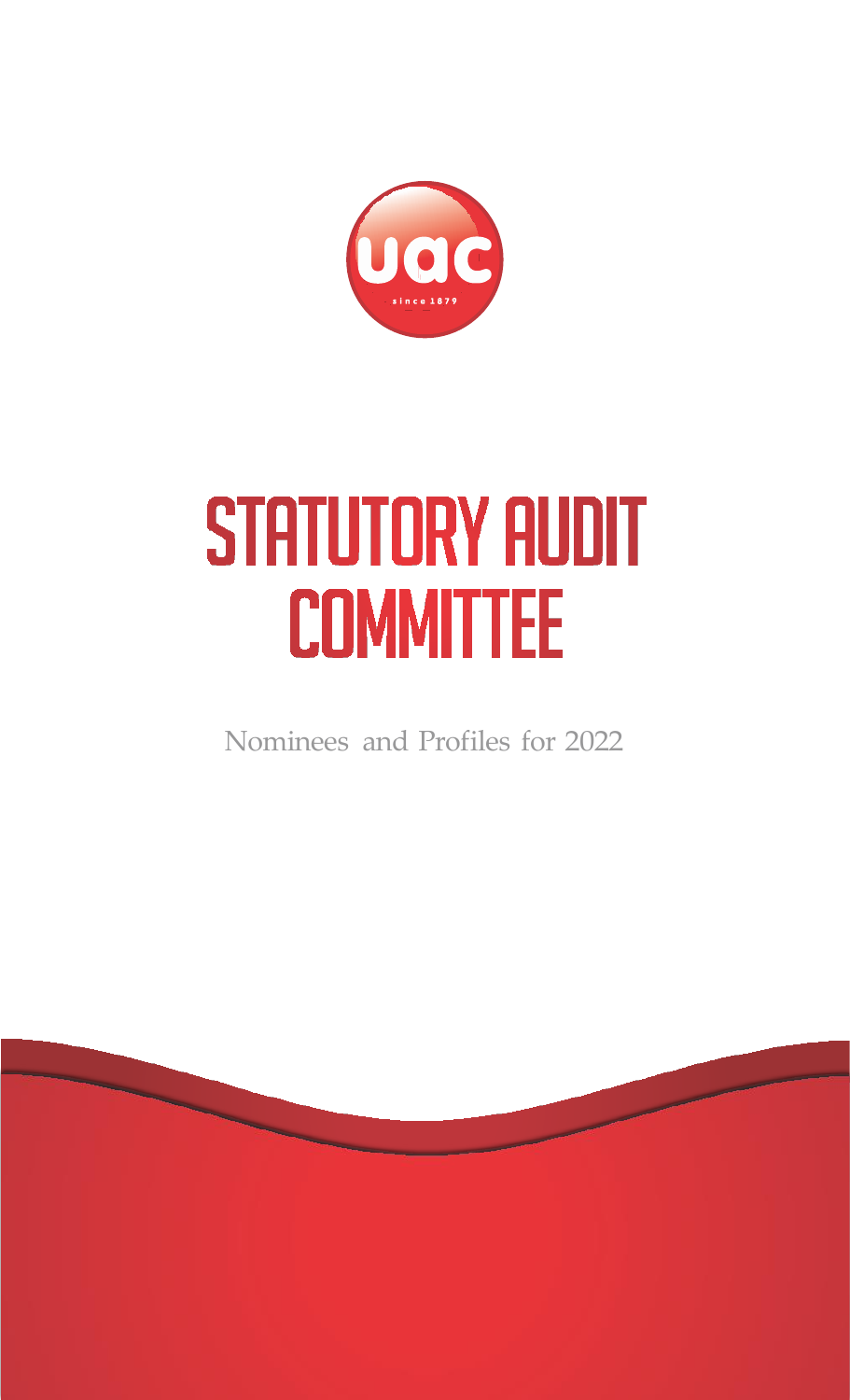

## <sup>1</sup> **Olabisi Fayombo**





Mr. Olabisi Fayombo graduated from Ibadan Polytechnic in the year 1980 and obtained his MBA at the University of Ibadan in 1991. To further his knowledge and foster his love for the legal profession he attended Olabisi Onabanjo University where he obtained his Law degree in 2009 (LL.B) and was called to the Nigerian Bar as a Solicitor and Advocate of the Supreme Court in 2011.

He is a professional who never stops at garnering knowledge. A Fellow of the Institute of Chartered Accountants of Nigeria (ICAN-1982) and Chartered Institute of Auctioneers (2019); Member of Chartered Institute of Taxation (CITN-1991), Information and System Audit Association (ISACA-2020), Nigeria Institute of Management (ANIM-1980), and Solicitor and Advocate of the Supreme Court of Nigeria (2011).

He had a short stint in the employment market till 1989, and has been in Accountancy/Audit/ Taxation practice since 1991 (30 years).

He is a versatile legal practitioner with great knowledge and experience in Corporate Legal practice with Clientele cutting across the private and public sectors in all arrears of practice.

He has attended several Executive and Management/Board training programmes and also serves on the Board of two Companies. He is currently the Chairman of UACN Statutory Audit Committee. He recreates with many social Clubs.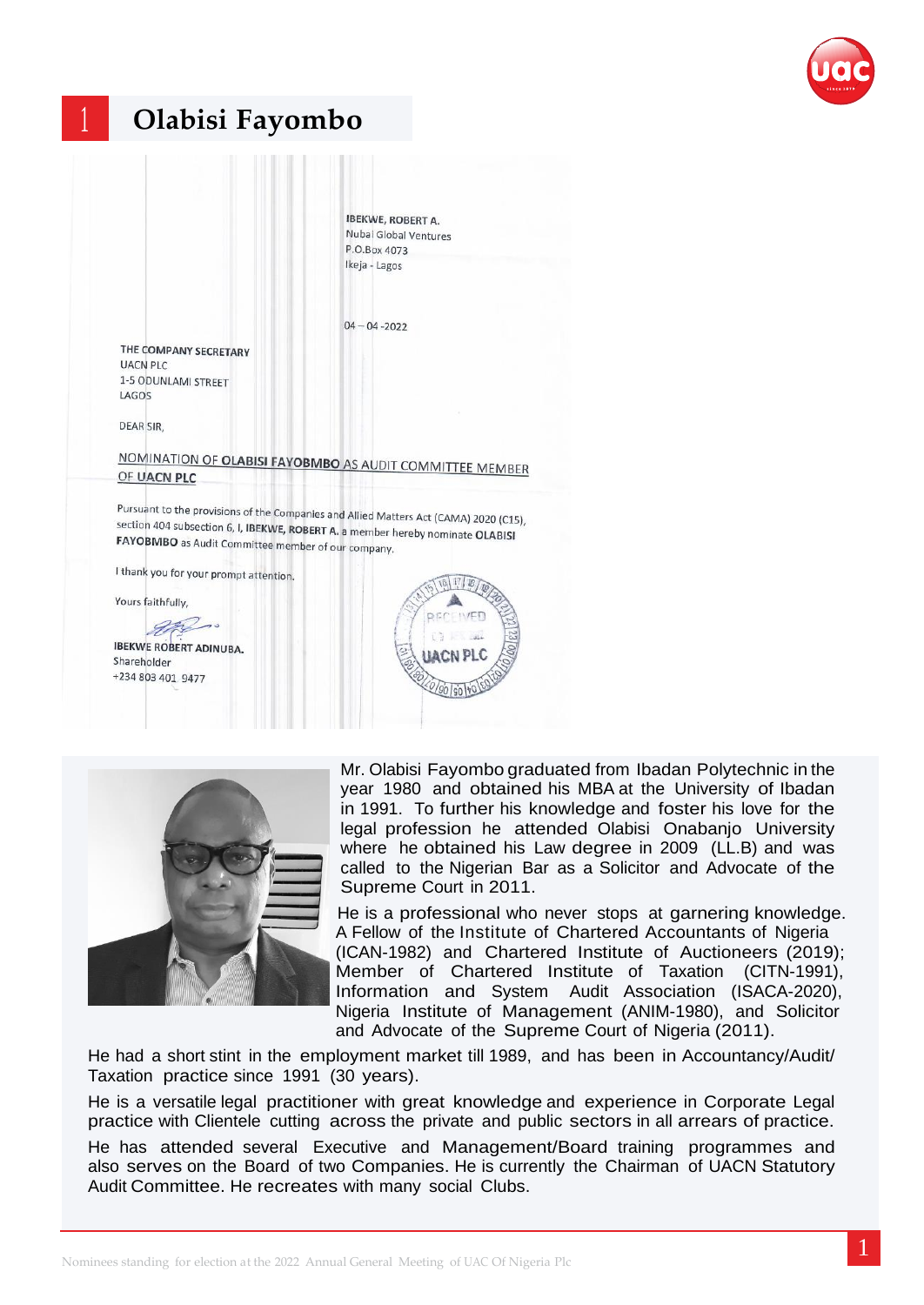

### 2 **Matthew Akinlade**

Chief Timothy Ayobami Adesiyan, Date 4 - 5 - 2 - 2 - 2

P O Box 272, Oshodi,

Oshodi Town, Lagos.

Telephone: 08033513861

The Company Secretary,  $PLc$ UAC NYERIA

Dear Sir/Madam,

#### NOMINATION INTO THE AUDIT COMMITTEE OF OUR COMPANY

In accordance with requirements of the Companies and Allied Matters Section 404(3), Laws of the Federation of Nigeria, 2020, I being a member of our company hereby nominate

Akinlade Matthew, FCA

Who is also a member of the company to the membership of the Audit Committee of our company.

Yours faithfully,

Herrich

Chief Timothy Ayobami Adesiyan



Sex: Male Nationality: Nationality: Nigerian Marital Status: Married

#### **Contact Address**

#### **Institutions attended**

Lagos Business School 1994 Bennivolent High School, Surulere 1970-71 Ang Sec School Oyedeji, Ibadan 1966-69

Date of birth: January 17, 1950 Place of birth: Ibadan, Nigeria

Home: 7, Ondo Street, Okeira, Ogba, Ikeja Postal: Postal: PO Box 3148, Ikeja Telephone: 08034021879, 07011301333<br>
Email: matakinlade@vahoo.com [matakinlade@yahoo.com](mailto:matakinlade@yahoo.com)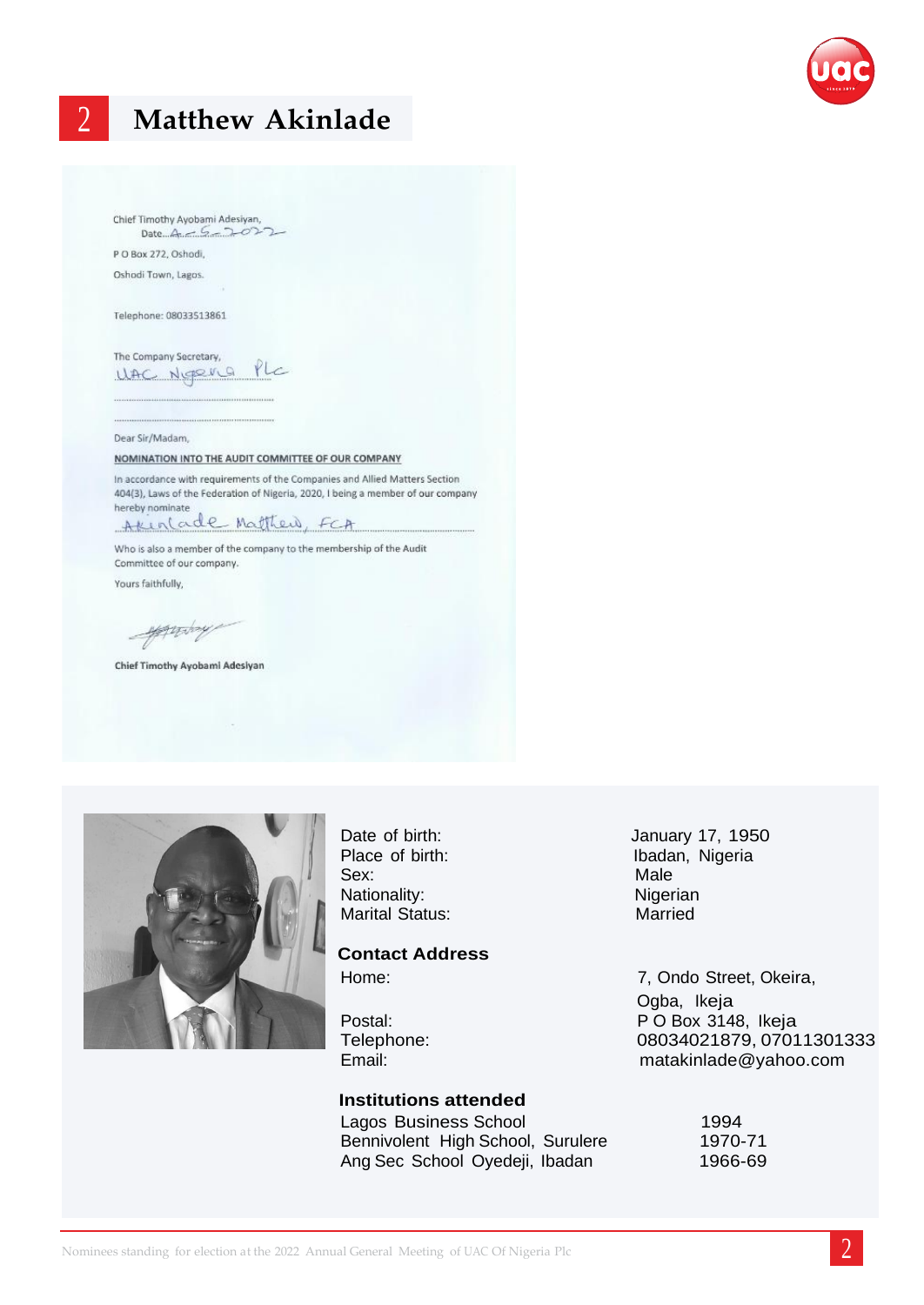

#### **Qualification/Professional Associations**

GCE O Level/RSA Intermediate and Advanced Stages Fellow, Chartered Institute of Management Accountants (FCMA) Fellow, Institute of Chartered Accountants of Nigeria (FCA) Associate, Chartered Institute of Taxation of Nigeria (ACTI) Advanced Management Programme, Lagos Business School

#### **Courses Attended**

| Lens Leadership Effectiveness and New Strategies                  | 1980 |
|-------------------------------------------------------------------|------|
| Effective Management of Accounting Department                     | 1981 |
| Optimal Debt/Equity Decisions, Conducted by Lagos Business School | 1992 |
| Tax Planning Aspect of Executive Remuneration, Conducted by       |      |
| Lagos Business School                                             | 1993 |
| Competitive Strategy and Value Creation, Conducted by             |      |
| IESE University, Barcelona, Spain                                 | 1999 |
|                                                                   |      |

#### **Working Career**

| Accounts Supervisor, Accounts Payable and Foreign Remittances,   |                      |
|------------------------------------------------------------------|----------------------|
| PZ Industries Plc, Ilupeju                                       | 1973-77              |
| Accountant, Management Statistics and Overseas Reporting,        |                      |
| Record Manufacturers of Nigeria Limited                          | 1977-78              |
| Management Accountant, Nigeria Soft Drinks Co. Limited           | 1978-79              |
| Cost Accountant, CarnaudMetabox Nigeria Plc, Ogba Factory        | 1979-83              |
| Financial Accountant, CarmaudMetalbox Nigeria Plc, Apapa         | 1983-87              |
| Chief Accountant, CarnaudMetalbox Nigeria Plc                    | 1987-90              |
| Financial Controller, CarnaudMetalbox Nigeria Plc                | 1990-97              |
| Finance Director, CarnaudMetalbox Nigeria Plc                    | 1997-2003            |
| Non-Executive Director, Nampak Nigeria Plc                       | 2003-2006            |
| Non-Executive Chairman, Board of Nampak Nigeria Plc<br>17, 2021. | Nov 2006 to February |
| Non-Executive Director, Creseada International Limited           | 2013-2015            |
| Independent Director, NCR Nigeria Plc                            | October 2016 to date |
| Independent Director, MRS Oil Plc                                | April 2017 to date   |
| Non-Executive Chairman Creseada International Limited            | 2018 to date         |
|                                                                  |                      |